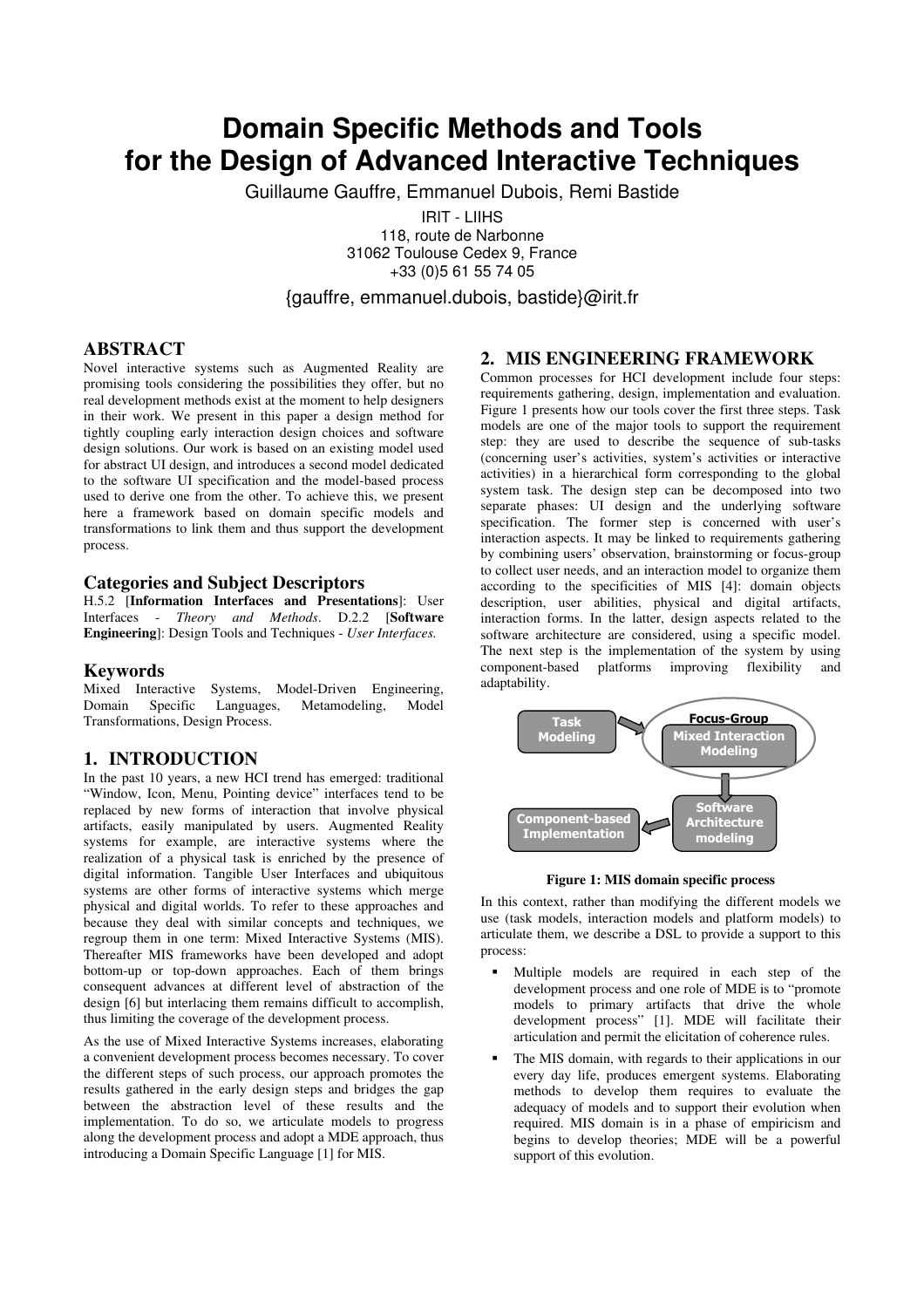## **3. TWO DOMAIN SPECIFIC MODELS**

The DSL we proposed is based on two models:

- ASUR, an existing model which describes the user's interaction with a Mixed Interactive System. It can be used by itself or as mentioned before, in combination with a focus-group.
- ASUR-IL, a complementary model that we introduce to cover the description of the software decomposition and structure. Its aim is to prepare the implementation step by producing a coherent architecture, promoting the interactive forms chosen in a technological perspective.

After an overview of the ASUR metamodel in the next section, we present the ASUR-IL metamodel to enable the collaboration of our two domain specific models.

## **3.1 ASUR Overview**

For a given task, the role of ASUR is to support the description of the physical and digital entities that make up a mixed interactive system and the boundaries among them. ASUR components include adapters (*AIn*, *AOut*) bridging the gap between both digital and physical worlds, digital tools (*Stool*) or concepts  $(S_{Info}, S_{Object})$ , user  $(U)$  and physical artifacts used as tools (*RTool*) or object of the task (*RObject*).

Components can be inter-connected by several kinds of relationships. The major one, *Data Exchange*, is used to describe the kind of data transmitted. In the physical part, they represent the information channels between components, and in the digital part the way the system treats them. The *Representation* link expresses a coupling between a physical component and a digital one in terms of behavior and rendering. Finally *Real associations* express a physical proximity of two physical components and *Triggers* represent an action of one component over another. On the basis of previous works in the domain, design-significant aspects have been identified and added to the model: ASUR characteristics improve the specification of components (*perception/action sense*, *location*, etc.) and relationships (*type of language*, *point of view, dimension, etc.*). By analyzing the characteristics of each element, the model supports the predictive analysis of two properties: continuity and compatibility of interactions.

# **3.2 ASUR-Implementation Layer: Towards the Implementation Phase**

For each ASUR model, i.e. a given mixed interactive task, an ASUR-IL model is associated. The main contribution of this model is to identify the software components and relationships required to implement this specific task. Only the components involved in the interaction part of the system are described. The description of functional parts of the application is out of ASUR-IL scope. This model is also the frontier between Platform Independent Model and Platform Specific Model: it describes the software components involved in the task and their communications, the next step being the transfer to a PSM where each ASUR-IL component will be associated to software component, existing assembly or new ones.

To present this assembly of components, the main concepts of the ASUR-IL metamodel are *Components* and *Data Flows*. A third item *Port,* represents the interfaces between each of them. The correctness of the *data flow* between two *components* is ensured by the value given to the attribute *data type* of each port. There is only one kind of relationships as opposed to components for which the definition follows two principles: correlation with the ASUR components (ASUR *adapters* - ASUR-IL *adapters*, ASUR *System* components → ASUR-IL *Entities*) and roles in the architecture (*Devices*, *APIs*, *Models*, *Controls*, *and Views*).

ASUR-IL *Adapters* in input or output, correspond to the adapters in the ASUR model and group devices and software libraries used to connect physical and digital worlds. *Devices* are used to capture/render data from/to the physical world. They can translate physical phenomenon into digital data. The second part of an *adapter* is an assembly of specific *APIs* which permit to combine several computing facilities to obtain required data, such as ARToolKit, a specific toolkit for Augmented Reality, which, from a captured frame, produces 3D coordinates of the recognized markers.

ASUR-IL *Entities* are the other concepts that make up an ASUR-IL model. They correspond to the digital concepts involved during interaction and identified in ASUR as  $S_{\text{Tool}}$ ,  $S_{Object}$  or  $S_{Info}$ . They are triplets of three ASUR-IL components called *Models*, *Views* and *Controls*, inspired from the MVC decomposition [7]. *Controls* are in charge of interpreting the physical phenomena translating data from *Adapters* into commands on *Model* parts. *Models* are the entry point to the functional core. They are an abstraction of it, enabling the dialog with the application core. Finally, *Views* are in charge of the computation required to reflect the state of each digital concept on each *Adapter* connected.

# **3.3 MIS Design Support**





ASUR has its own editor: GuideMe. It is a graphical editor which can export diagrams as XML files. After its metamodel was defined [3], a second version of the editor has been developed using EMF to separate graphical editing from model manipulation. As mentioned above, ASUR and ASUR-IL are two models required at different steps of a MIS design process. Other models could also be required such as task model for requirements gathering or UML for functional core specification. To support the integration of our two models and further evolution, we adopt an MDE approach and choose to instrument it with tools from the Eclipse Modeling Project (EMP [5]). It enables the creation of dedicated tools for each model with EMF, GMF, and others. Therefore each model can be edited using the corresponding plug-ins in Eclipse (cf. Figure 2).

Thanks to these tools, the designer can manipulate the two models easily. The main challenge is now to couple them by model transformations to rapidly observe the consequences of modifying the description of the interactive situation modeled with ASUR on the software architecture described with ASUR-IL. The next section presents the transformation between ASUR and ASUR-IL and finally introduces the transformation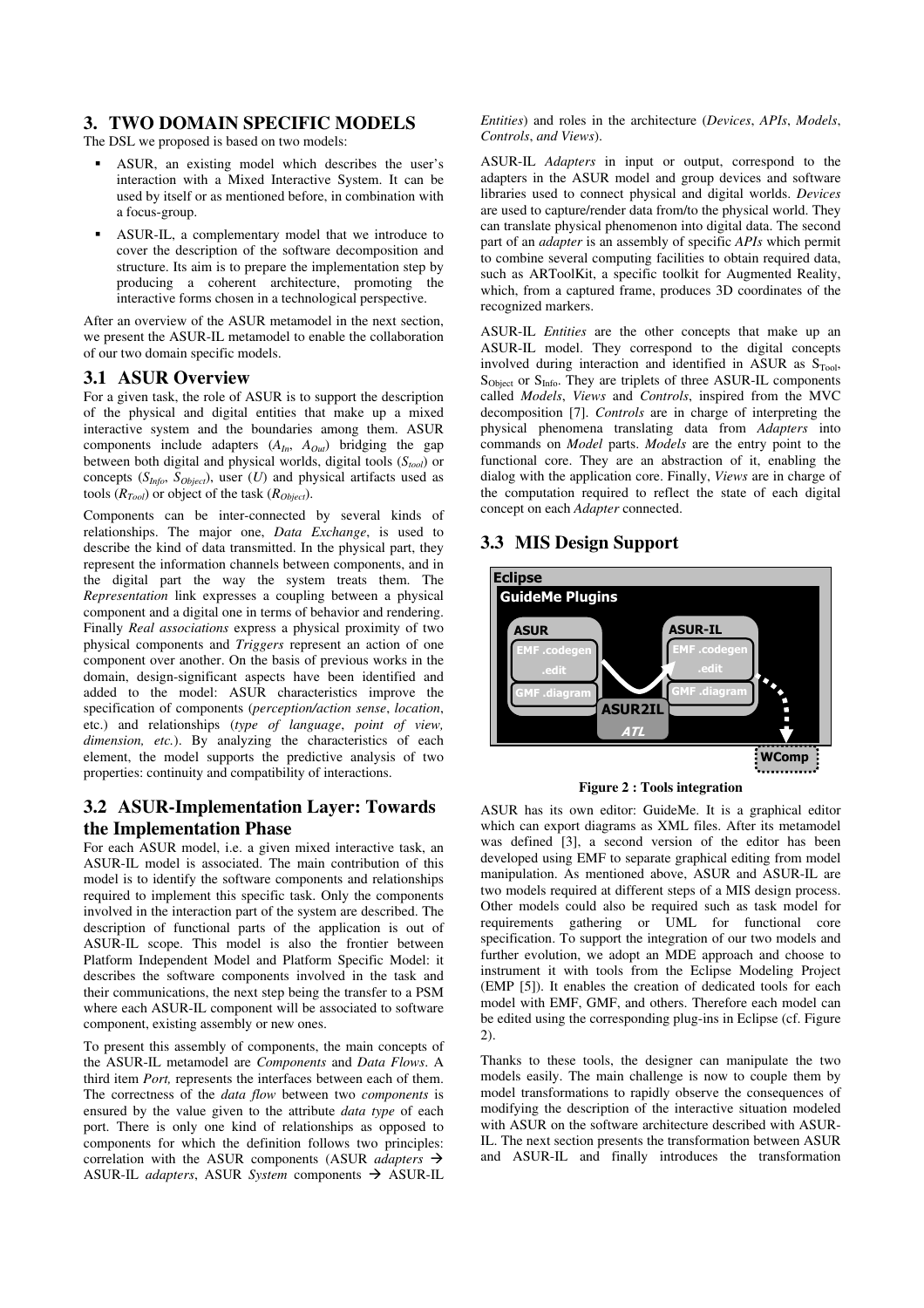between ASUR-IL and a software component model: WComp [2].

## **4. DOMAIN TRANSFORMATIONS**

In order to implement these transformations, the Atlas Transformation Language (ATL) has been chosen. One of the main reasons is that ATL is now fully integrated in the Eclipse Modeling Project [5] and so ensures us a complete coherence between the different tools. As the targeted platform embeds its metamodel as code and thus using a Model-2-Model engine is actually not possible, we also use a Model-2-Text engine: JET



**Figure 3 : Specific transformations of MIS process** 

## **4.1 ASUR 2 ASUR-IL: Software Modeling Initialization**

The goal of this transformation is to prepare the construction of a component-based architecture. ASUR identifies several digital concepts considering their roles in the interaction: this is the left hand side of the transformation. On the right hand side, ASUR-IL is in charge of describing the different kinds of components involved in the interactive part of the system, with adequate ports and data flows between them. Major rules were already defined, but not formalized. The goal was to convert them into ATL rules.

Each ATL rule follows roughly the same behavior. By identifying the type of each ASUR component plus the relationships between them, specific matched rules are involved. It consists, for example, in creating for each ASUR *adapter*, an ASUR-IL *adapter* (Figure 3 - 1) containing one default *device*, and a default *API*. Each rule contains imperative code used to interconnect components (Figure 3 - 3) and to factorize common processes. For example, when ASUR digital components are transposed in ASUR-IL (Figure 3 - 2), they trigger the creation of multiple *Views* and *Controls*, after *Models* have been created.

This transformation is the starting point of the software architecture design. From the characterisation of a mixed interactive situation with ASUR, it produces the base of the software architecture. It offers to rapidly design the structure of a concrete system before starting its implementation. This combination enables now to easily support the designers during the crucial phase linking abstract UI design and software UI specification. Following the transformation, designers can extend the specification by additional design decisions before the next step which is to define a component-based model of the system.

# **4.2 ASUR-IL 2 WComp: Platform Specific Model Definition**

Assuming, that during ASUR-IL edition the designers carefully identified each component of the system, they now must be transposed on the platform model. The currently chosen platform is WComp [2] which is dedicated to rapid prototyping of wearable and ubiquitous interactive systems. Considering these goals, this platform allows the creation of assemblies of components with a small granularity and the runtime adaptation to the platform context (i.e. low battery level, devices disconnected, etc.). Its flexibility and its simplicity are the major points to use it.

The definition of this transformation is an on-going work using ATL and JET. It will make the bridge between our PIM (ASUR-IL) and a PSM (an assembly of WComp components), with two goals:

- to create a component by describing the data manipulated and the interfaces associated (Figure 3 - 4), or to identify a component in a repository (Figure 3 - 6) of already defined components from older projects or standard APIs,
- to manage the assembly of components (Figure 3 5) i.e. establishing the connections between each components in accordance with the ASUR-IL model.

Once this transformation is realized, it will be possible to offer designers a range of tools from interaction design to implementation. It will help to rapidly experiment with designed interactive situations from the ASUR results to the WComp assembly of components dedicated to MIS. To illustrate the kind of process it will create, we next describe our tools on a particular case study.

## **5. TUI FOR MUSEUM EXHIBITIONS**

The goal is to design innovative interactive situations in the context of museum exhibitions. Our work is to design solutions promoting knowledge transmission and entertainment in a science museum for particular themes: in this case the species evolution. By using this approach, we can rapidly experiment advanced interaction and adapt them to other themes by reusing components.



**Figure 4 : ASUR model for evolution-tree construction** 

The current project aims at proposing to visitors to discover species evolution by elaborating an evolution tree based on phylogenetic criteria. Adopting MIS in that context offer the opportunities to manipulate physical objects and to enlarge the experience by digital rendering (video, 3D, sound, etc.). To elaborate the evolution tree, the user manipulates physical representation of species (a frog, a crocodile, etc.) to add them to the tree which is rendered by video on the interactive space with related phylogenetic criteria. The first solution (Figure 4) uses marker-based detection to capture tangible objects (species) and video projection to report the data.